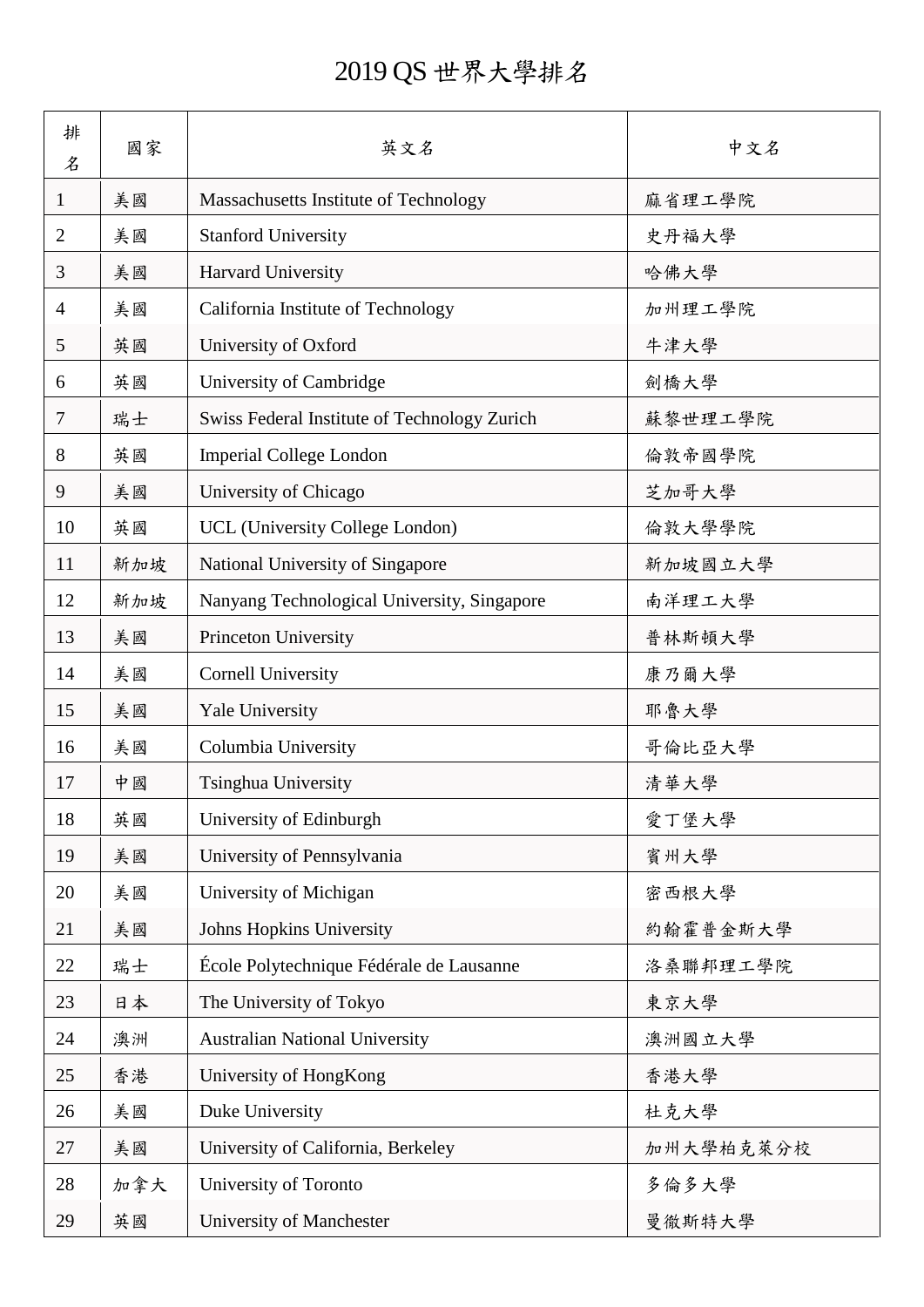| 30 | 中國  | Peking University                                  | 北京大學        |
|----|-----|----------------------------------------------------|-------------|
| 31 | 英國  | King's College London                              | 倫敦國王學院      |
| 32 | 美國  | University of California, Los Angeles              | 加州大學洛杉磯分校   |
| 33 | 加拿大 | McGill University                                  | 麥基爾大學       |
| 34 | 美國  | Northwestern University                            | 西北大學        |
| 35 | 日本  | Kyoto University                                   | 京都大學        |
| 36 | 南韓  | Seoul National University                          | 首爾大學        |
| 37 | 香港  | HongKong University of Science and Technology      | 香港科技大學      |
| 38 | 英國  | London School of Economics and Political Science   | 倫敦政治經濟學院    |
| 39 | 澳洲  | University of Melbourne                            | 墨爾本大學       |
| 40 | 南韓  | Korea Advanced Institute of Science and Technology | 南韓科學技術院     |
| 41 | 美國  | University of California, San Diego                | 加州大學聖地牙哥分校  |
| 42 | 澳洲  | University of Sydney                               | 雪梨大學        |
| 43 | 美國  | New York University                                | 紐約大學        |
| 44 | 中國  | <b>Fudan University</b>                            | 復旦大學        |
| 45 | 澳洲  | University of New South Wales                      | 新南威爾斯大學     |
| 46 | 美國  | Carnegie Mellon University                         | 卡內基美隆大學     |
| 47 | 加拿大 | University of British Columbia                     | 英屬哥倫比亞大學    |
| 48 | 澳洲  | University of Queensland                           | 昆士蘭大學       |
| 49 | 香港  | Chinese University of HongKong                     | 香港中文大學      |
| 50 | 法國  | Paris Sciences & Lettres - PSL University          | 巴黎文理研究大學    |
| 51 | 英國  | University of Bristol                              | 布里斯托大學      |
| 52 | 美國  | University of Wisconsin-Madison                    | 威斯康辛大學參迪遜分校 |
| 53 | 英國  | University of Warwick                              | 華威大學        |
| 55 | 香港  | City University of Hong Kong                       | 香港城市大學      |
| 56 | 美國  | <b>Brown University</b>                            | 布朗大學        |
| 57 | 荷蘭  | University of Amsterdam                            | 阿姆斯特丹大學     |
| 59 | 澳洲  | Monash University                                  | 蒙納士大學       |
| 59 | 中國  | Shanghai Jiao Tong University                      | 上海交通大學      |
| 61 | 德國  | <b>LMU</b> Munich                                  | 慕尼黑大學       |
| 63 | 美國  | University of Texas at Austin                      | 德州大學奧斯汀分校   |
| 66 | 美國  | University of Washington                           | 華盛頓大學       |